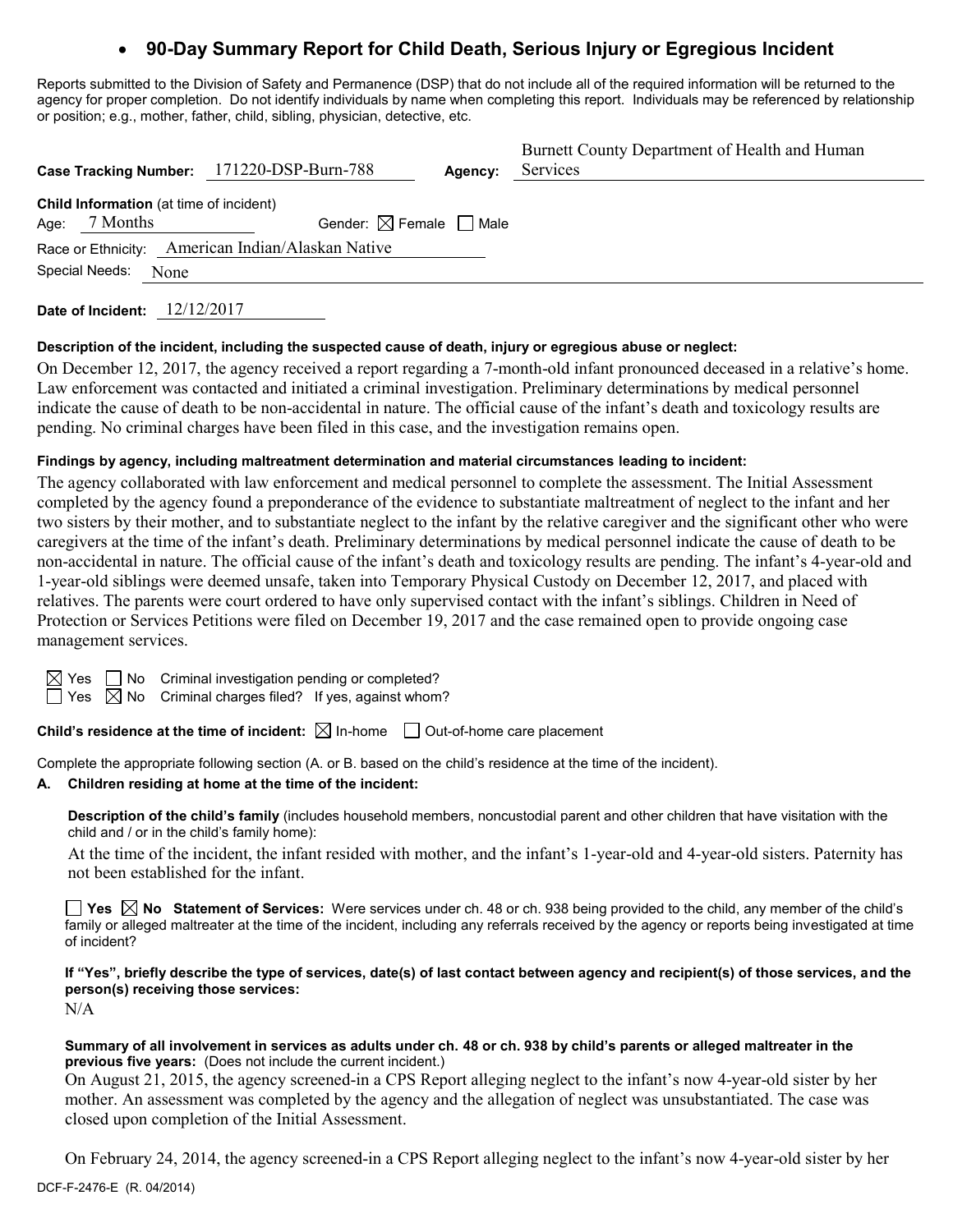mother. An assessment was completed by the agency and the allegation of neglect was unsubstantiated. The case was closed upon completion of the Initial Assessment.

On October 9, 2013, the agency screened-in a CPS Report alleging unborn child abuse to the infant's now 4-year-old sister by her mother. An assessment was completed by the agency and the allegation of unborn child abuse was unsubstantiated. The case was closed upon completion of the Initial Assessment.

#### **Summary of actions taken by the agency under ch. 48, including any investigation of a report or referrals to services involving the child, any member of the child's family living in this household and the child's parents and alleged maltreater.** (Does not include the current incident.)

(Note: Screened out reports listed in this section may include only the date of the report, screening decision, and if a referral to services occurred at Access. Reports that do not constitute a reasonable suspicion of maltreatment or a reason to believe that the child is threatened with harm are not required to be screened in for an Initial Assessment, and no further action is required by the agency.) On October 30, 2017, the agency screened-out a CPS Report.

On August 21, 2015, the agency screened-in a CPS Report alleging neglect to the infant's now 4-year-old sister by her mother. An assessment was completed by the agency and the allegation of neglect was unsubstantiated. The case was closed upon completion of the Initial Assessment.

On August 20, 2015, the agency screened-out a CPS Report.

On March 6, 2015, the agency screened-out a CPS Report.

On February 24, 2014, the agency screened-in a CPS Report alleging neglect to the infant's now 4-year-old sister by her mother. An assessment was completed by the agency and the allegation of neglect was unsubstantiated. The case was closed upon completion of the Initial Assessment.

On February 17, 2014, the agency screened-in a Services Report. The agency provided the family with housing resources.

On October 9, 2013, the agency screened-in a CPS Report alleging unborn child abuse to the infant's now 4-year-old sister by her mother. An assessment was completed by the agency and the allegation of unborn child abuse was unsubstantiated. The case was closed upon completion of the Initial Assessment.

On April 15, 2013, the agency screened-out a CPS Report.

On October 10, 2012, the agency screened-in a CPS Report alleging physical abuse to the infant's deceased brother (DOB 11/26/2011) by the deceased brother's alleged father. An assessment was completed by the agency and the allegation of physical abuse of the deceased brother by his alleged father was substantiated. The case was open at the time the assessment was completed from the August 13, 2012 referral.

On October 8, 2012, the agency screened-in a CPS Report alleging unborn child abuse to an unborn child by the mother. An assessment was completed by the agency and the allegation of unborn child abuse was unsubstantiated. The case was open at the time the assessment was completed from the August 13, 2012 referral.

On August 13, 2012, the agency screened-in a CPS Report alleging neglect to the infant's now adult sister, now 14-year-old sister and now 10 year-old brother by their mother. An assessment was completed by the agency and the allegations of neglect were substantiated for all three children by their mother. A Children in Need of Protection or Services Petitions were filed on October 12, 2012, and the dispositional order was entered on April 5, 2013. The case remained open for ongoing case management services.

On August 6, 2012, the agency screened-out a Services Report.

On June 15, 2012, the agency screened-out a CPS Report.

On January 23, 2009, the agency screened-out a Services Report.

On January 22, 2009, the agency screened-out a Services Report.

On January 12, 2009, the agency screened-out a Services Report.